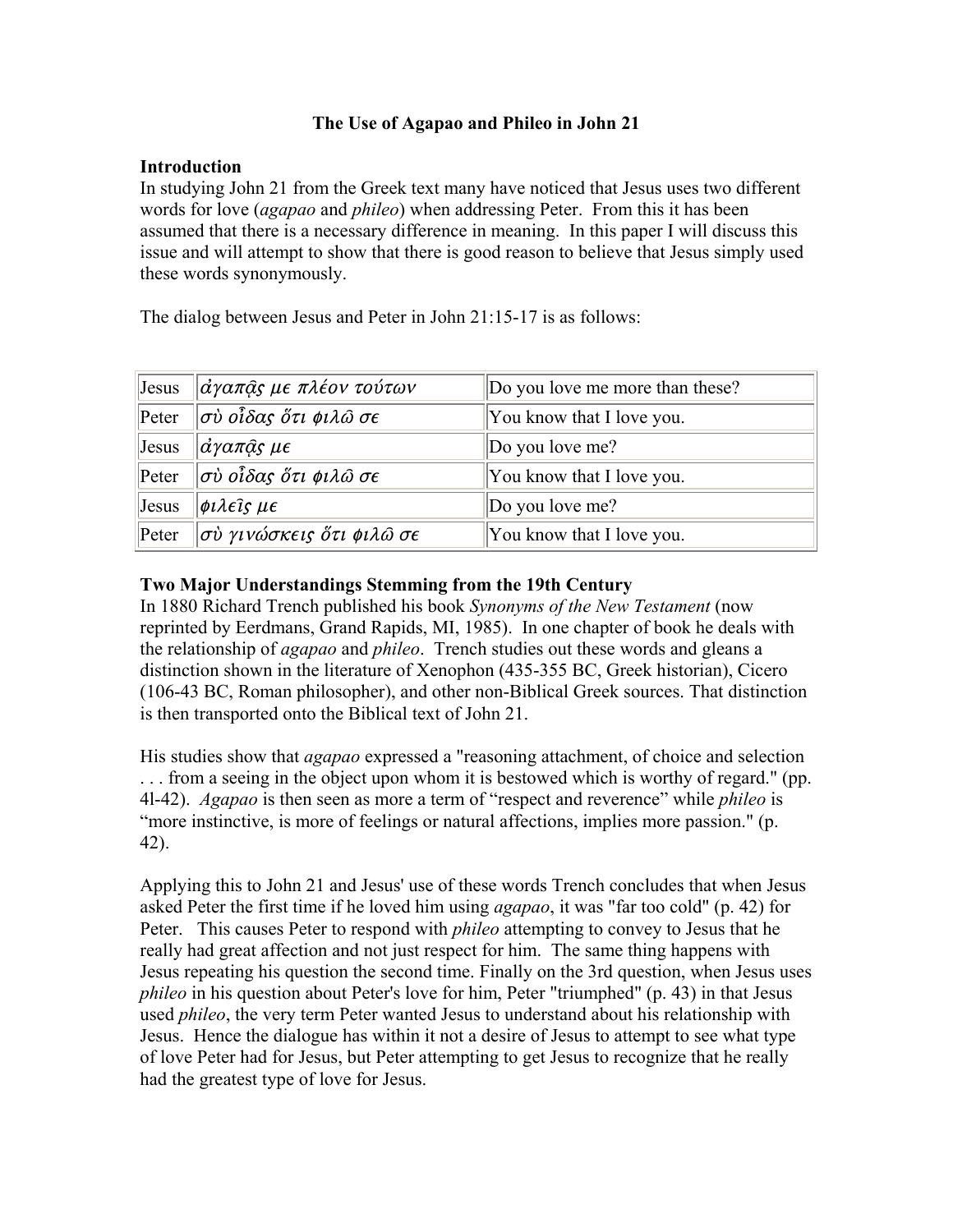For Trench, *agapao* is more a choosing to respect another without any passion implied. *Phileo* is the "higher" term indicating passion and affection.

In 1881 B. F Wescott in his commentary *The Gospel of St. John* (reprinted by Wm. Eerdmans, Grand Rapids, MI, 1971) claimed that *agapao* was the "higher love" and the "loftier word" (p. 303) and that *phileo* was merely a feeling of affection, "the feeling of natural love" (p. 303). This claim led to his interpretation that in the John 21 dialogue, Jesus was calling Peter to a higher love (as indicated by Jesus' use of *agapao*), but Peter was only able to muster a *phileo* (friendship love). With the 3rd question about Peter's love for Jesus, Jesus goes to Peter's level and asks him if he even has *phileo* for him and tests even "the truth of the feeling which St. Peter claimed" (p. 303). Jesus no longer uses *agapao* but *phileo*, a lower form of love.

The interpretation goes like this: Jesus asks Peter, "Do you love me with God's (the highest) type of love"? Peter says, " I love you as a friend." Jesus asks again, "Do you love me with God's type of love? Peter's response is, "I love you as a friend." Then Jesus asks a third time, "Peter, do you love me even as a friend?" Peter responds, "Yes, I love you as a friend."

In both of the above interpretations there are issues which must be dealt with when doing word studies in order to arrive at the best understanding of the meaning of any word in its context. First of all, Trench has imported from extra-Biblical sources (and sources that are not contemporary with the New Testament) some connotations for *phileo* and *agapao* which may not have existed at the time of Jesus or which may not have been intended by the author, John. If so, this would be an example of an anachronistic interpretation and would be hermeneutically unsound. One must first research the meanings of words within the writer (John), then the New Testament, and then allow extra-Biblical meanings come in to interpret the text *only* when they are contemporary and when one can be sure that they are warranted. Where is Trenches support that the meanings he proposes are still distinguishable in the New Testament times and that they are what John intended here? I do not believe he has made this case a compelling one. The controlling meaning for any word in a text must be based on its meaning contemporary with that day and the use of the word by the author of the text in question. This is not what Trench has done.

As for Westcott's understanding, the assumption is made that *agapao* is a "higher form" of love: It is God's love, a higher form than *phileo*. But is this really the case? As will be seen later in this paper, I believe there is good reason to doubt this assumption. (Note: I am considering only the verbs *agapao* and *phileo* and their use here, not the nouns *agape* and *philia*).

Both of the above positions and their assumptions preclude the possibility that these two verbs may be used synonymously. It is that assumption that I will now examine.

#### **Agapao and Phileo in John 21:15-17**

Here I will attempt to show that the assumption that the use of different words for love in Jesus' and Peter's dialogue necessitates a difference in their meanings is not warranted.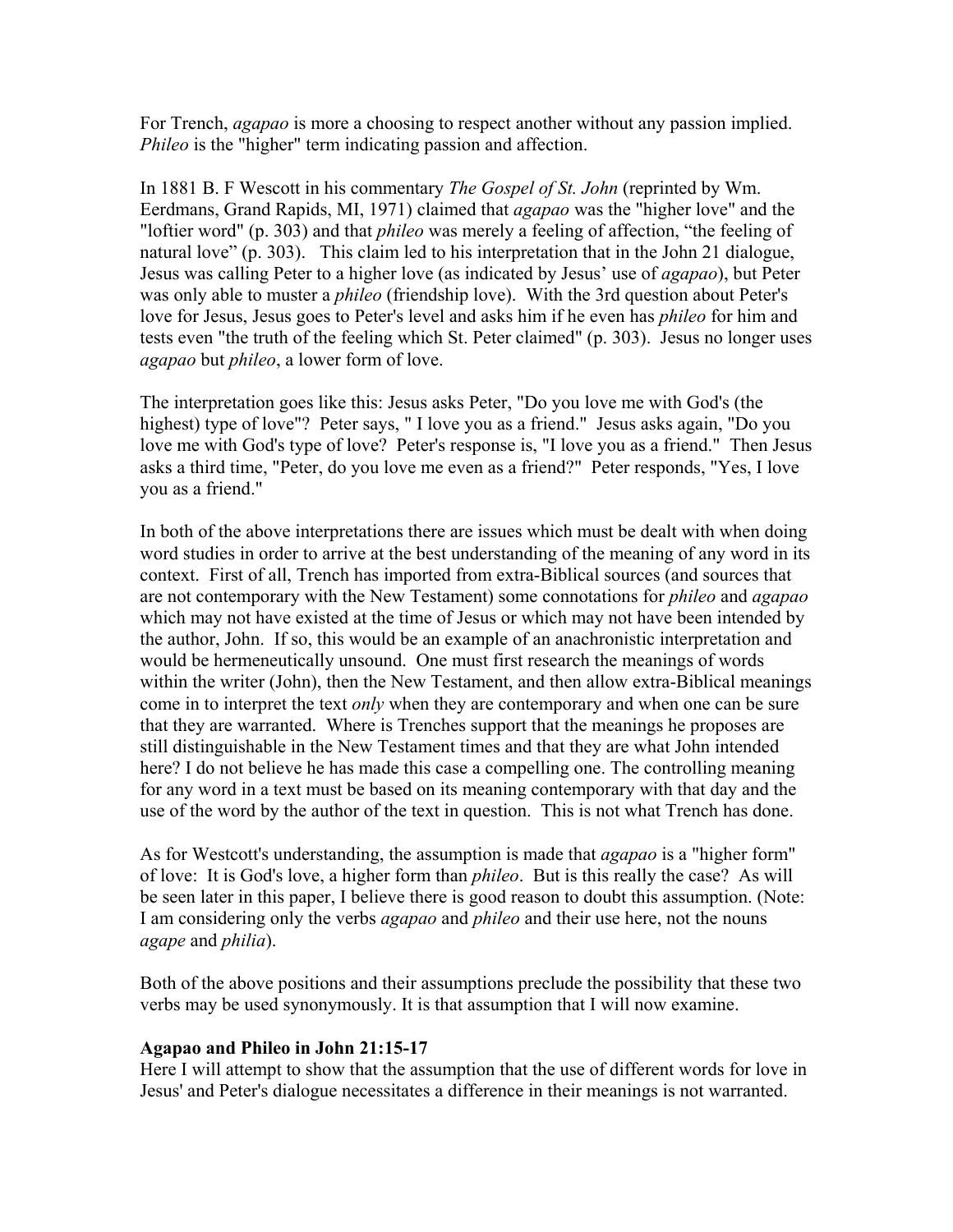This will be shown to be the case by (1) John's/Jesus' uses *phileo* and *agapao* in John's gospel and (2) John's use of synonyms in John 21.

### *The use of agapao and phileo in John's writings*

In the Gospel of John the word *phileo* is very frequently encountered. It is used of the Father's love for the Son (5:20), Jesus' love for Lazarus (11:3, 36), of men loving life (12:25), of the world loving you (15:19), of the Father loving the disciples (16:27), of Jesus loving John the Apostle (20:2), and Jesus' questioning Peter in John 21. In Revelation (also a writing of John) this word is used of the type of love that God has when he rebukes his children (3:19) as well as of people loving falsehood (22:15).

Hence the word *phileo* has a broad range of meaning. It is used to describe the Father's relationship with the Son, Jesus' love for Lazarus, the Father for the disciples, Jesus for John, as well as the negative of men loving life and the world loving us.

The word *agapao* in John is used also to describe many different relationships. It is used of God loving men (3:16), of the Father loving the Son (3:35), of people loving Jesus if God is their Father (8:42), the rationale for God loving Jesus (i.e., he lays down his life, 10:17), Jesus love for Lazarus, Mary, and Martha (11:5), Jesus' love for John the Apostle (13:23), and love for one another (15:12,17). It is used many times in connection with obedience. Without obedience to Jesus or God, this love for God does not exist (see 8:42 (context 8:39-47), 14:15, 21, 23, 24, 31; 15:9-14. *Agapao* also has a negative side in that it encompasses worldly love. It is used in John 3:19 for men loving darkness and in 12:43 of those loving the praise of men.

In summary, one can see that these two words in John are both used to describe love between God and Jesus, Jesus and people, and people and the world. There does not seem to be a distinction in their use in the Gospel of John. If one determines that there *must* be a distinction then he needs to find that distinction *each* time the words are used in what seems to be a similar fashion. For instance, John is called the "one whom Jesus loved" using both *agapao* and *phileo* (20:2; 19:26). Should we then determine that in one place Jesus loved John with a higher form of love and the other place a lower form of love? I think not. The same question could be asked of the Father's love for the Son (5:20; 3:35). Did He love Jesus with a high form of love in one place and a lower form in another?

The insistence of seeing a distinction in meaning of these two words each time they are used seems artificial. Could not they just be synonyms?

# *The use of Synonyms John 21*

If the use of synonyms it is part of John's/Jesus' style in this gospel we have even more reason to see these words as synonyms here in John 21. To this we now turn.

Within the dialogue of Jesus and Peter we see several synonyms used. Note the following: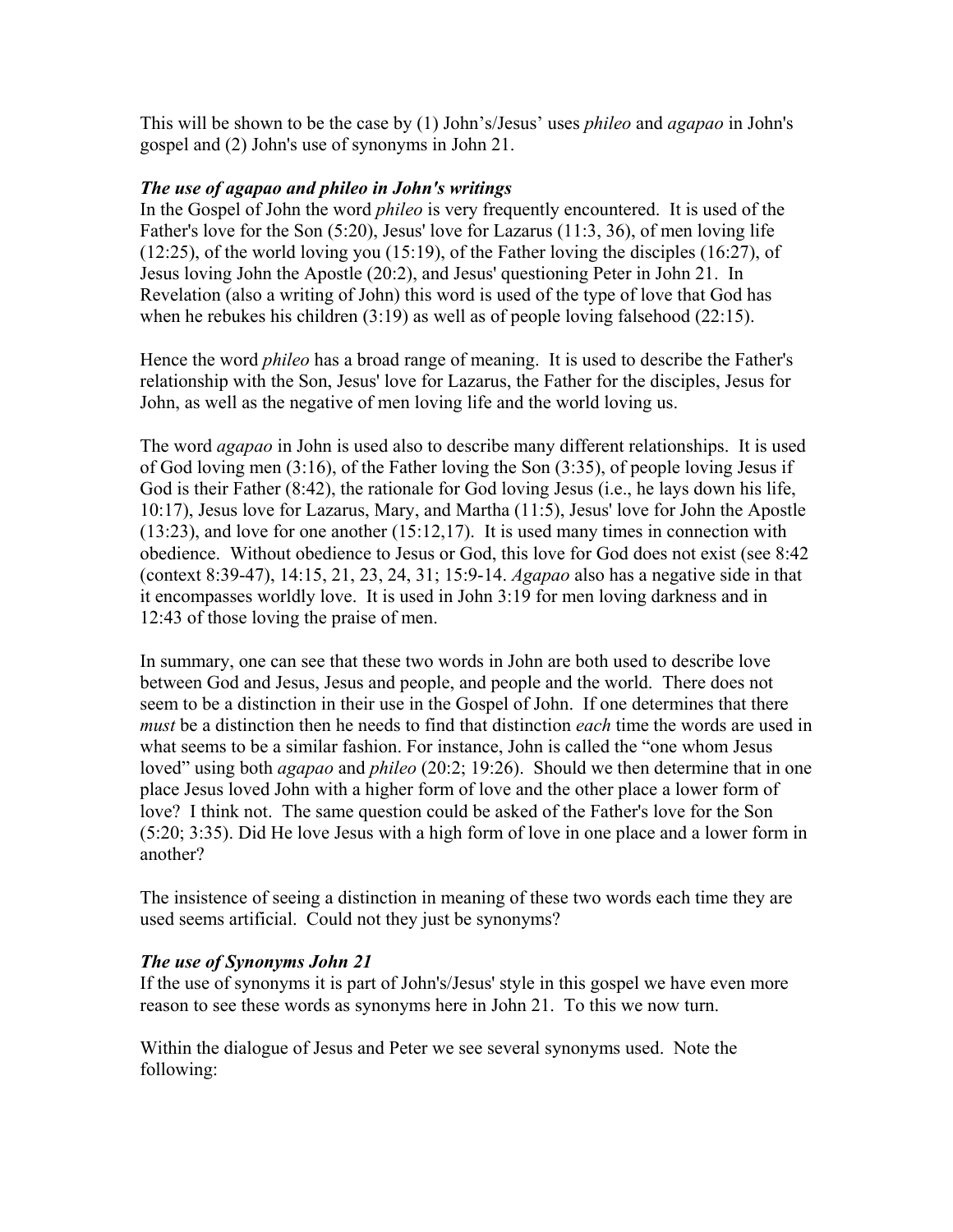| Βόσκε τὰ ἀρνία μου      | feed my lambs         |
|-------------------------|-----------------------|
| Ποίμαινε τὰ πρόβατά μου | take care of my sheep |
| Βόσκε τὰ πρόβατά μου    | feed my sheep         |

Note how *Bóoke* and *Ποίμαινε* are both words for tending or feeding livestock and  $\dot{\alpha} \rho \nu \dot{\alpha}$  and  $\pi \rho \dot{\beta} \rho \alpha \tau \dot{\alpha}$  are both words for sheep. Should we look for hidden meanings here from the fact that different words are used, or just accept them as synonymous?

Another example here is Peter's response use of the word "know." In responding to Jesus, Peter, the first two times, says, "Lord, you know (oida) I love you." Then the last time he says, you know (ginosko) that I love you". Should we infer from this that there is a hidden meaning, a different type of knowing expressed by Peter in the third answer when compared with the first two? I think not. It would seem more plausible to see John as simply using these terms as synonyms since there is no compelling reason to the contrary to assume these words had different intended meanings.

Others have also come to this conclusion that the use of the words *phileo* and *agapao* in John 21 are synonymous. Bauer, Arndt, and Gingrich say (*A Greek-English Lexicon of the New Testament and Other Early Christian Literature*, 1974, p. 4), " $\alpha \gamma \alpha \pi \alpha \omega$  and  $\phi \iota \lambda \epsilon \omega$  seem to be used interchangeably here, cf., the freq. interchange of synonyms elsewh. in the same chapter."

W. Gunther and H. G. Link (*Dictionary of New Testament Theology*, Vol. 2, p. 542-43) say *agapao* and *phileo* are used synonymously in Jn 3:35 and 5:20 (cf. 16:27) "of the Father's love for the Son, and in Jn. 21:15 ff., when Jesus asked Peter whether he loved him and in Peter's reply". Gunther and Link go on to say, "The attempts of B. F. Wescott and others to find significance in the variation between these two verbs in Jn 21:15 ff. have now generally been abandoned-the more so because opposite and mutually inconsistent conclusions have been drawn from the variation (as by Wescott on the one hand, and R. C. Trench on the other)".

# **Conclusion**

It is my conclusion that there is no reason to assume that just because two different Greek words (*agapao* and *phileo*) are used here in John 21, that there is necessarily a difference in meaning. On the contrary, there is evidence to compel one to see them as synonyms since John uses several synonyms in the same passage without any identifiable or intended differences in meanings.

(Note: Could it be that since Jesus emphasized obedience as a sign of true love in John's gospel (see above) that he is here simply bringing home the point to Peter that if he really loved him he needed to obey him in taking care of the sheep?)

(Also another note: It would seem that the question put to Peter was the same each time as is seen in the use of the numbers "second" and "third". If it were a different question, it would not seem to have been a questioning a "third" time. Hence, the third question